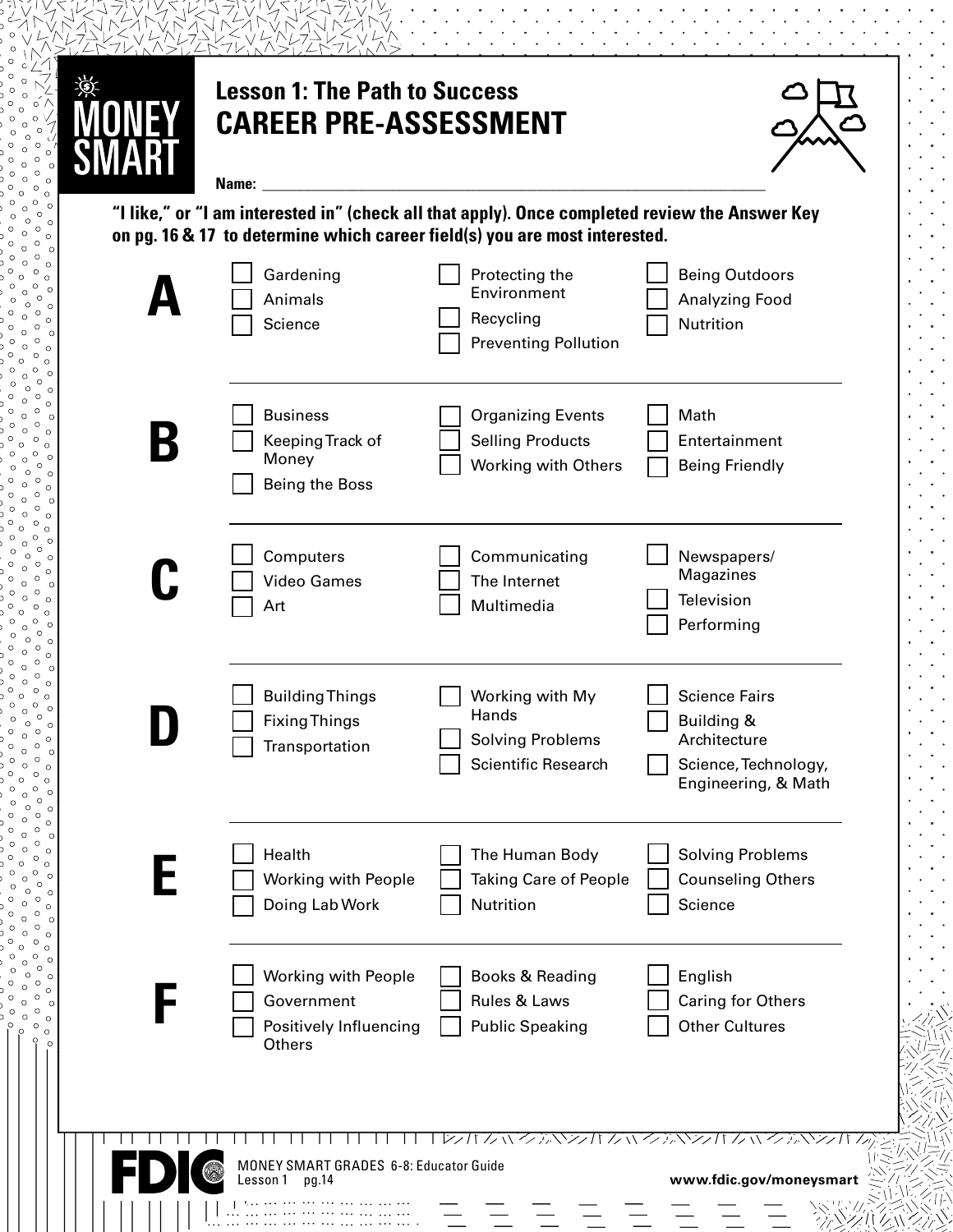

## **Lesson 1: The Path to Success CAREER PRE-ASSESSMENT**



**Answer Key**

**www.fdic.gov/moneysmart**

#### **Most checks in**



You are interested in the "**Agriculture, Food, and Natural Resources**" career field! Jobs that might suit you include: ecologist, farmer or livestock manager, botanist, environmental advocate, wildlife biologist, veterinarian

Be sure to study extra hard in: biology, environmental science, business, government

Look for opportunities: working with animals, protecting the environment, shadowing work with livestock or crops

Student organizations that may interest you: 4-H, Citizen Science Association, Future Farmers of America, Junior Achievement, Business Professionals of America



You are interested in the "**Business, Management, and Administration**" career field!

*Jobs that might suit you include:* banker, entrepreneur, store/hotel manager or owner, marketing manager, accountant, finance director, investment fund manager

*Be sure to study extra hard in:* math, government, psychology

*Look for opportunities:* starting a business, managing your own savings or checking account, planning events, serving as a leader of a club

*Student organizations that may interest you: Junior Achievement, Business Professionals of America, Boy Scouts or Girl Scouts*

## **C**

www.coooooooooo

You are interested in the **"Technology, Communications and Information Systems"** career field!

*Jobs that might suit you include:* game designer, website developer, performing artist, social media marketer, data systems designer

*Be sure to study extra hard in:* technology, physics, math, visual or performing arts, speech/public speaking

*Look for opportunities:* creating a webpage, using multimedia in school projects, joining the school play, working on the student newspaper

*Student organizations that may interest you:* Drama Club, Speech and Debate, Business Professionals of America, Computer Club

11 11 11 11 11 11 1228 クバンホンンかんいクホンカム いろホンシカ



MONEY SMART GRADES 6-8: Educator Guide Lesson 1 pg.16 **www.fdic.gov/moneysmart**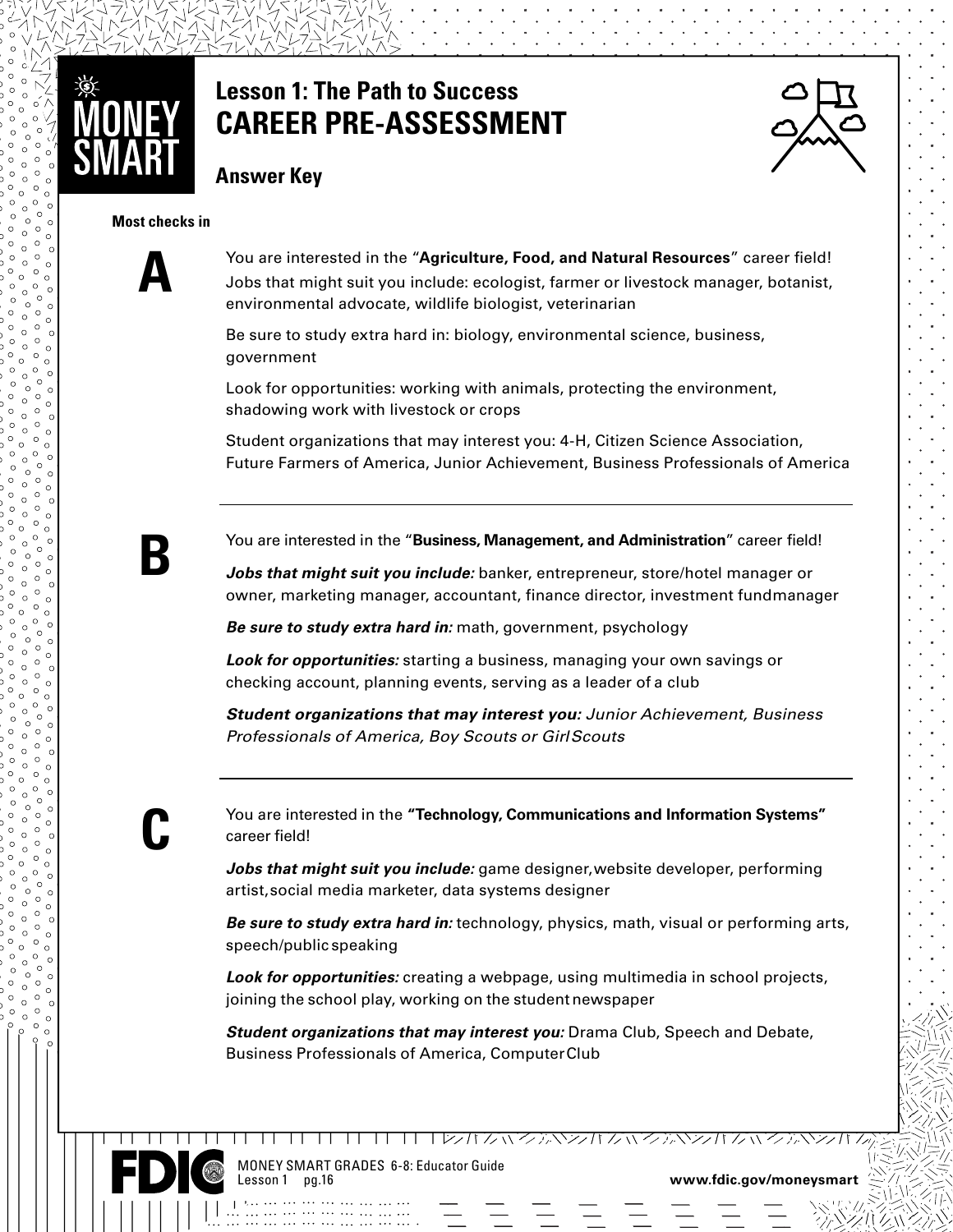

## **Lesson 1: The Path to Success CAREER PRE-ASSESSMENT**



### **Answer Key**

#### **Most checks in**



You are interested in the "**Engineering, Manufacturing, and Technology**" career field!

*Jobs that might suit you include:* engineer, construction manager, statistician, architect, auto mechanic, pilot

*Be sure to study extra hard in:* math, physics, technology, art

*Look for opportunities:* entering science fairs, learning CAD, visiting a repair shop, apprenticeship

*Student organizations that may interest you:* Math Club, Engineering Club, Science Club



**www.fdic.gov/moneysmartization** You are interested in the "**Health Science**" career field!

> *Jobs that might suit you include:* physician, dentist, nurse, laboratory scientist, athletic trainer, medical assistant, midwife, physical therapist

*Be sure to study extra hard in:* biology, health, anatomy/physiology

*Look for opportunities:* volunteering at a hospital or nursing home, attending health fairs, managing a sportsteam

*Student organizations that may interest you:* Health Club; Science Club; Family, Career, and Community Leaders of America



www.coooooooooo

You are interested in the "**Human Services**" career field!

*Jobs that might suit you include:* educator, politician, foreign ambassador, daycare owner, police officer, librarian, counselor, event specialist

*Be sure to study extra hard in:* English, social studies, psychology, government, foreign languages

*Look for opportunities:* coaching a team, volunteering at a local politician's office, providing child care, learning a language

*Student organizations that may interest you: Future Teachers of America, Big* Brothers/Big Sisters, Speech and Debate, ROTC, Mock Trial

**EQUAL MIX OF MORE THAN ONE?**

You have multiple career interests! Write down your top three as possible career fields and look into each in more detail.



MONEY SMART GRADES 6-8: Educator Guide Lesson 1 pg.17 **www.fdic.gov/moneysmart**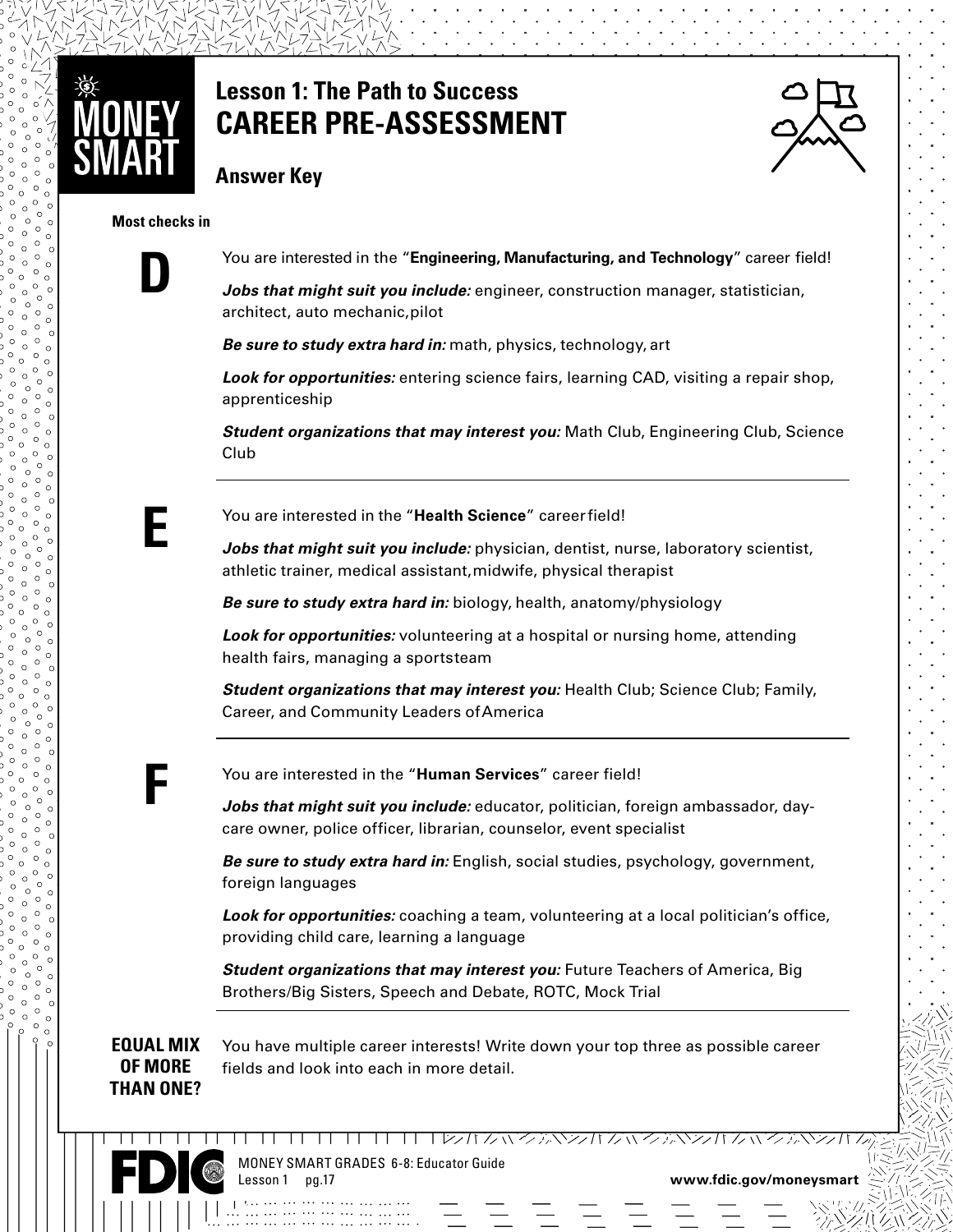

## **Lesson 2: Bread and Butter TAX IMPACT**



Explore and select a career for this activity at **[www.careeronestop.](https://www.careeronestop.org/GetMyFuture/default.aspx) [org/GetMyFuture/default.aspx.](https://www.careeronestop.org/GetMyFuture/default.aspx)** Use the *See more wages* button in the *How much does it pay?* box in the Occupation profile you select to see the yearly salary.

Compute to determine how much

you will pay in taxes:

Education:

Salary:

Locate your salary in the Taxable Income column. The tax is:

#### **EXAMPLE:**

**If my salary is \$35,000, then I am looking at the second row. The tax is:** \$907.50 plus 15% of the excess over \$9,075.

**Compute to determine how much you will pay in taxes:**

 $$35,000 - $9,075 =$  $$25.925 \times .15 =$  $$3,888.75 + $907.50 =$ I will pay \$4,796.25 in taxes

#### **Compute to determine how much income you will have after taxes:**   $$35,000 - $4,796.25 =$ I will have \$30,203.75 left

| ∽<br>∽,<br>r<br>D |
|-------------------|
|-------------------|

| Taxable<br>Income Is: | The Tax Is:                                           |
|-----------------------|-------------------------------------------------------|
| Not over \$9,075      | 10% of the taxable income                             |
| Over \$9,526 but      | \$952.50 plus 12% of the                              |
| not over \$38,700     | excess over \$9,525                                   |
| Over \$38,701 but     | \$4,453.50 plus 22% of the                            |
| not over \$82,500     | excess over \$38,700                                  |
| Over \$82,501 but     | \$14,089.50 plus 24% of the                           |
| not over \$157,500    | excess over \$82,500                                  |
| Over \$157,501 but    | \$32,3089.50 plus 32% of                              |
| not over \$200,000    | the excess over \$157,500                             |
| Over\$200,001 but     | \$45,689.50 plus 35% of the                           |
| not over \$500,000    | excess over \$200,000                                 |
| Over \$500,001        | \$150,689.50 plus 37% of<br>the excess over \$500,000 |

Compute to determine how much income you will have after taxes:

**Compute to determine the percentage of your salary that is federal income tax:**

www.coooooooooo

\$4,796.23/\$35,000 =  $.137 \times 100 = 13.7\% \text{ of my}$ earned income goes to federal income tax

Compute to determine the percentage of your salary that is federal income tax:

MONEY SMART GRADES 6-8: Educator Guide

www.fdic.gov/moneysmart